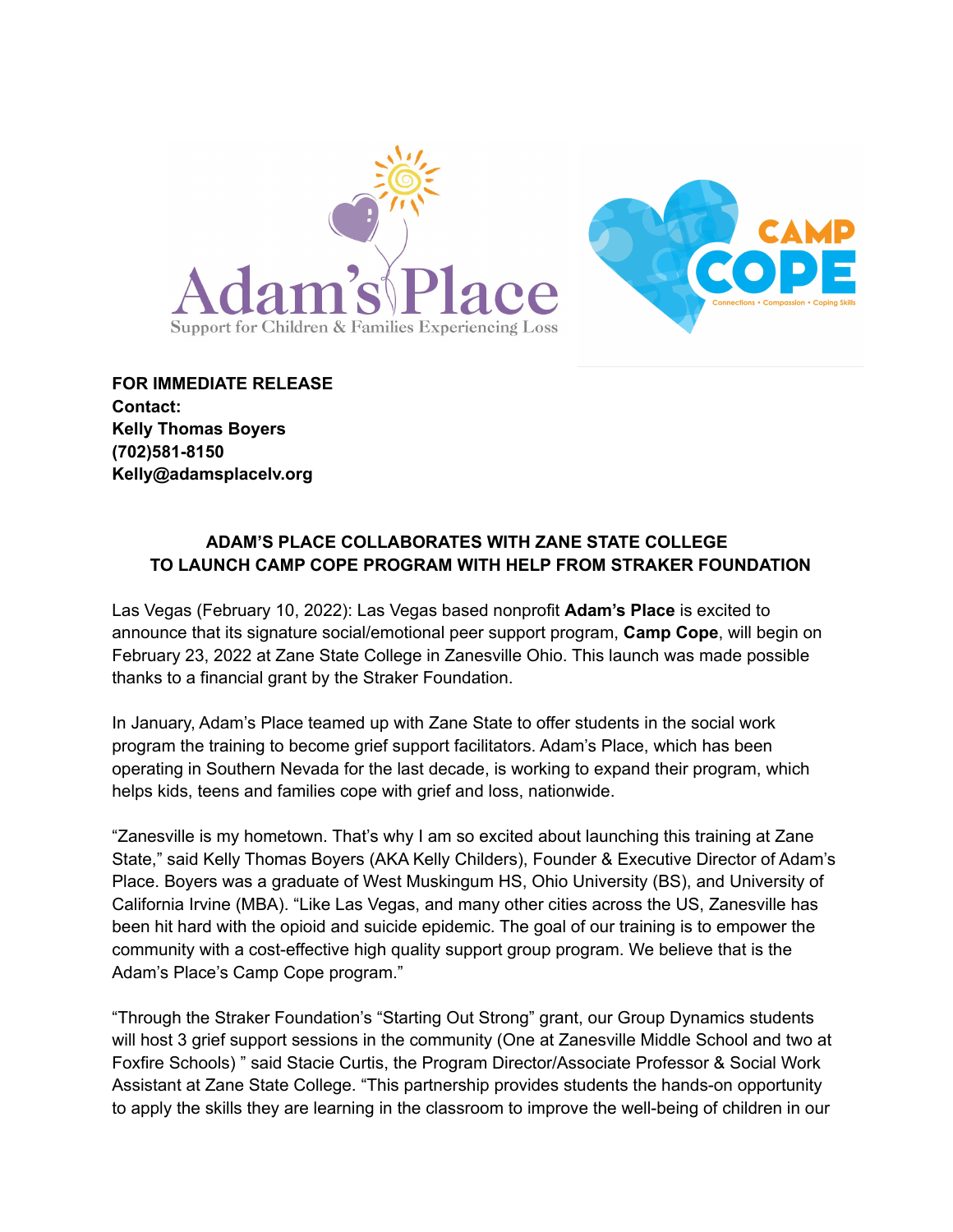community. It is such a wonderful way for the students to give back to our community with a much needed program to help children and adolescents build their coping skills!"

Camp Cope is Adam's Place's core program for youth, ages 5-18, which focuses on equipping children & teens with health coping skills to move forward after losing their loved ones. The program is facilitated by trained staff and volunteers and consists of 6 sessions over 6 weeks.

The grief support facilitators' training with Zane State College took place both in person and via Zoom. The social work students are currently working towards an associate degree, where after graduation they can be employed in areas like mental health, addiction, and work with families & children.

# **ABOUT ZANE STATE COLLEGE**

Zane State College, established in 1969, values people through our commitment to quality, equity, and stewardship. Zane State College has campuses in Zanesville and Cambridge, Ohio, and offers eight less than one year certificates, five one year certificates, 29 programs that lead to an associate degree, and one baccalaureate program focused on regional workforce needs. As a comprehensive community college, students can reduce their bachelor's degree costs through 2+2 and 3 +1 transfer options to a wide selection of public and private universities. Visit zanestate.edu for more information. Zane State College is a public college accredited by the Higher Learning Commission (hlcommission.org) .

### **ABOUT ADAM'S PLACE**

**Adam's Place**, a local non-profit, was founded in 2009 to fill a gap in community services for children, teens, and families coping with loss. Our **Camp Cope** support group programs are for children, teens, and families. Due to the generosity of our community, local fundraisers, and state and county grants our Camp Cope programs are free of charge.

Adam's Place has provided services for thousands of local children since its inception. Our programs include: Junior Camp Cope, Adult Parenting Skills Programs, In-School Camp Cope Programs, Music U Mentors, Quarterly Healthy Coping Workshops, Quarterly Family Connections Events, Guest Speakers and On-Site Support Group Facilitation and Training.

Adam's Place is a non-profit organization with 501(c)(3) status. Donations are tax-deductible. EIN:27-3388238

#### *Donate, Volunteer or Register for programs:* <https://adamsplacelv.org/>

Like us on facebook, Follow us on twitter and Instagram

# Adam's Place

non-profit organization EIN:273388238